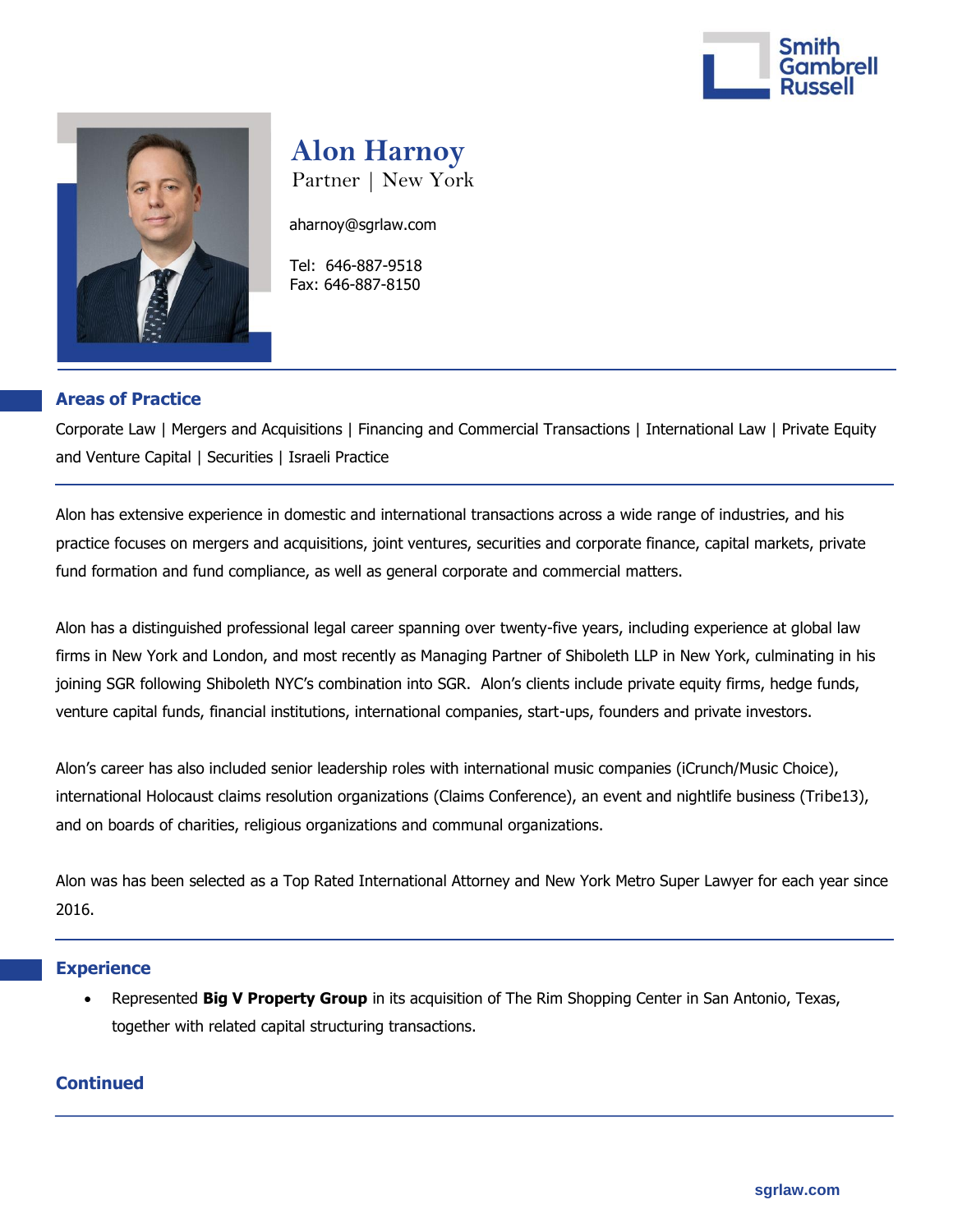

- Represented an **asset management firm** in the formation of a fund vehicle that invests in aircraft assets.
- Representation of **Via Transportation**, a rideshare company, in its acquisition of Remix, the premier collaborative mapping platform for transportation planning and decision-making.
- Represented an **asset management firm** in the formation of a joint venture to acquire and manage leased aircraft. Working on an acquisition of aircraft and novation of related lease.
- Represented **Big V Property Group** in the acquisition of The Avenue Shopping Center in Tennessee, together with related capital structuring transactions.
- Represented the owners of a **US dental distribution business** in an Asset Sale of its business.
- Representation of rideshare company **Via Transportation** in its acquisition of Fleetonomy, an Israeli-based cutting edge technology company that leverages the power of AI for demand prediction and fleet utilization.
- Representation of an **owner of a business** involved the supply of moire lamination for the diploma industry in an asset sale transaction to a strategic buyer.
- Represented an **owner of children's fashion brands** in a refinancing transaction involving the transition of factoring lenders.
- Represented **tenant of a commercial office lease** in negotiations with the landlord and Lease Surrender Agreement.
- Represented an **investment group** in an acquisition of bank loans issued by a technology company.
- Represented the seller of a **US dental distribution business** in an Asset Purchase and Share Contribution Transaction.
- Represented the **acquired company** in a follow-on Asset Purchase transaction of a competitor's assets.
- Represented a **venture capital fund** focused on biotech investments in its formation and its portfolio investments.
- Represented an **investment group** in an acquisition of a controlling stake of a data storage company.
- Represented a **global bank** in establishing a credit facility for a technology company.
- Acquisition of a FINRA registered **broker-dealer**.
- Represented the **founder of a global company** in shareholder activism matters.
- Represented a **company specializing in groundbreaking wireless charging technology** in its Convertible Note investment round and commercial matters.
- Represented a **Blackstone portfolio company** on the formation of a joint venture with a petroleum company in Mexico.
- Represented a **national retailer** of organic products in a secured financing transaction.

## **Continued**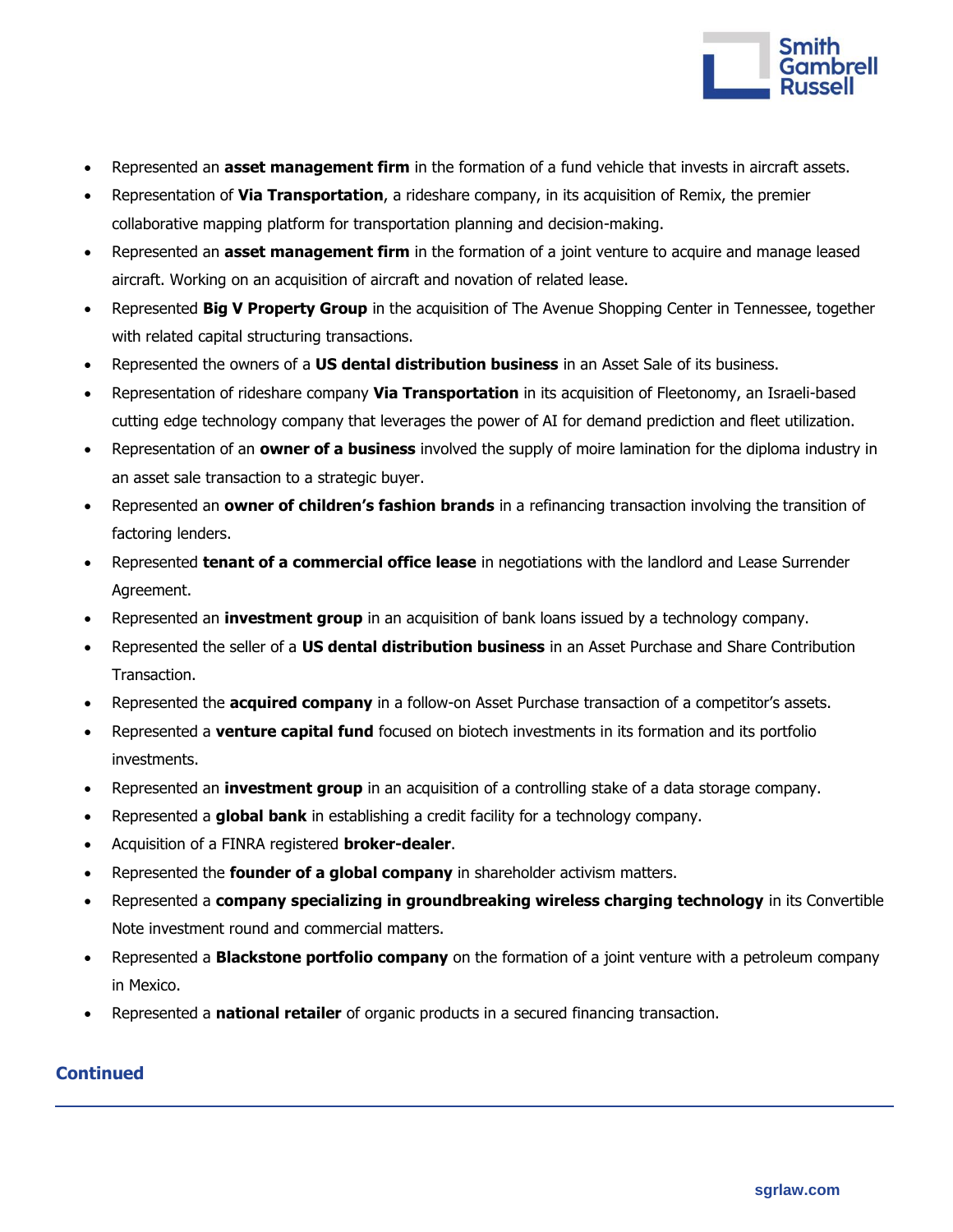

- Represented an **affiliate of The Blackstone Group** and **Cerberus** in connection with the sale of American Petroleum Tankers LLC and State Class Tankers LLC to Kinder Morgan Energy Partners, L.P. (NYSE: KMP) for an aggregate amount of \$962,000,000.
- Represented **American Petroleum Tankers LLC** ("APT"), the owner and operator of petroleum tankers, in connection with (i) a \$280,000,000 new senior secured credit facility, (ii) using proceeds from the credit facility to redeem APT's existing first priority senior secured notes, and (iii) converting \$468,000,000 of outstanding obligations under APT's second lien credit facility into equity interests of APT's parent entity.
- Represented **Panasonic Corporation** (Japan) to execute and complete the joint venture (JV) with TowerJazz, the global specialty foundry leader.
- Represented **State Class Tankers II LLC** as a borrower in a Secured Term Facility in the aggregate principal amount of \$365,000,000.
- Represented **Sigma Capital Partners** in connection with financing of Convertible Term Loan and Line of Credit to BlackStratus (formerly known as NetForensics).
- Represented a **group of investors** in connection with forming a special purpose vehicle to operate as an investment vehicle in the financing round of BriefCam, a technology company in the security space.
- Represented a **mobile hiring community company** in connection with its global restructuring and closing of a Series A investment round. Representation included a global restructuring of the company, the negotiation, and drafting of various investment documents in connection with the investment round, and the conversion of outstanding company debt to Series A Preferred shares.
- Represented an **on-demand television network** in the acquisition and licensing of assets of a film production studio.
- Represented **Chrysler** in the sale of Tritec Motors to Fiat Powertrain.
- Represented **Cerberus** in the sale of Multimax to Harris Corp.
- Represented **owners of financial valuation company** Red Pine Advisors in sale to Houlihan Lokey.
- Represented **Adage Capital** in investments in Royalty Pharma, Smart Balance, and Cougar BioTechnology.
- Represented **regional brand of urgent care centers** with respect to a corporate restructuring and private placement fundraising related to opening up additional urgent care centers.
- Represented and advised **augmented reality company** in connection with all aspects of corporate growth, including fundraising round and implementation of technology at nationally recognized big-box retailers.
- Represented **group of investors** with respect to investment into social video mobile platform.

## **Admissions**

New York

## **Continued**